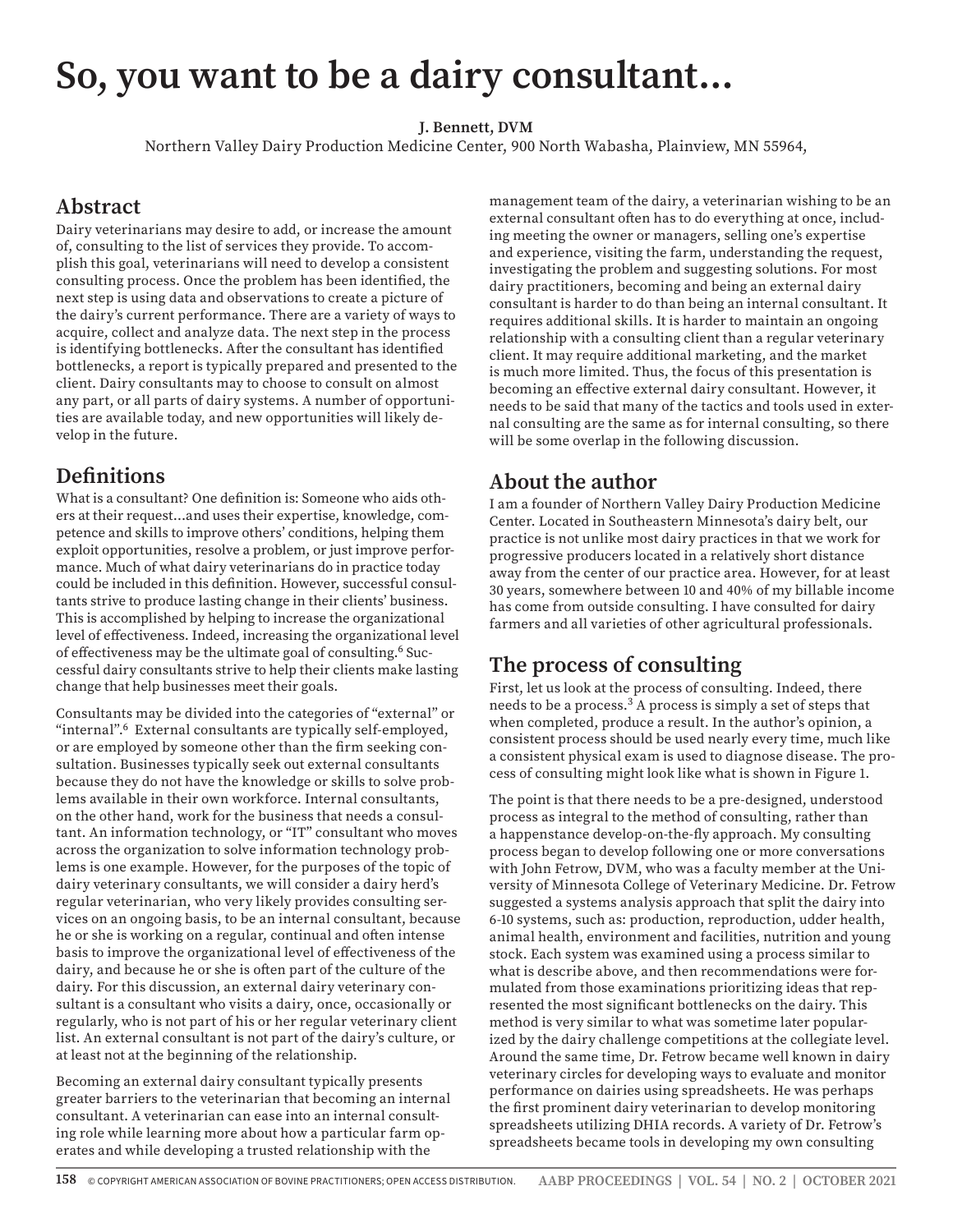process. Indeed, Fetrow's system analysis method is still what I use today on almost every consulting visit. The heart of this method involves examining the various systems to paint a picture of the operation.

# **Painting a picture of the dairy**

**There are three tactics used to paint the picture:** 1) Evaluate data and records; 2) Observe and record observations while on the dairy; 3) Interview and record. Evaluating data and records usually means transferring data into a different format than it may be presented. Figure 2 shows one version of a spreadsheet I use to collect and present information. Most of the data shown on this sheet can be found in DairyComp 305, if a DC 305 file is available. It is essentially a table of key performance indicators, or KPIs, with monthly and annual columns. Where appropriate, rates are calculated. This spreadsheet is also used for our practice's own clients and is presented weekly or bi-weekly to the client. The KPIs are organized by fresh events, herd events, udder health, reproduction, and young stock. Goals are presented on the right side of the table. Rates are calculated by using different denominators. Fresh cow events use number of calvings; herd events use average lactating and dry cow herd size, and young stock events use the number of live female calves born. While the sheer amount of data on this page may look intimidating, the process of updating one month's worth of data typically takes only 10-15 minutes. There is a separate page for data entry; Figure 3 is an example. Data cells are arranged by Dairy Comp 305 command to make entry faster. Of course, if one is entering data for the first time for any particular dairy, entry of one year's data will take considerably more time. This spreadsheet serves to paint a picture of the health-related systems of the dairy. A different but similar spreadsheet can be used to evaluate and present production information. Having access to data such as these prior to actually visiting a dairy for the first time can be valuable for the consultant to refine observations made on the day or days of the visit. These data are also valuable for generating discussion with stakeholders on the farm.

# **Sources of data**

Where does one find data to set goals? Ultimately the goals belong to the dairy, not the consultant, so of course, interviewing stakeholders is part of the process. However, often dairy producers may not know what goals are appropriate or possible for many health-related KPIs. One can find some benchmarking data in the dairy literature, but there is no one source available to address all the KPIs on the page. Another option is to use one's clients' data to create a benchmarking dataset. Northern Valley Dairy Production Medicine Center developed such a system nearly 20 years ago. Data is collected and updated annually. A report is prepared that shows summary data for each individual herd, but the identity of each is kept confidential. One goal of this effort is to present allow farms to benchmark themselves against others, but another is to learn what is typical performance on a set of farms, and what is possible performance. This information can then be used to help farms develop their own goals for various KPIs. Figure 4 is a screenshot from page one of our 2020 analysis. We measured 70 different parameters in 2020. Data represents approximately 12 months of information covering the time period from mid-2019 until mid-2020. The parameters change somewhat from year to year depending on what is important. For example, heifer inventory has become of more interest to clients since most farms now try to raise fewer heifers, so we have added columns related to that. We also

calculate the mean, median, 25th and 75th percentiles for each parameter. For the 2020 analysis, 70 parameters were measured within the general categories of: Inventory, Demographics and Culling, Reproduction, Young Stock, Milk Quality, Production, and Health Events.

One can also look at trends over time, such as in Figure 5, of diseases by year. Note the great progress in reducing the rates of displaced abomasum, retained placenta, died (adults), twins and stillbirths over 14 years. This type of graph is useful to demonstrate that to be competitive, dairies need to practice continuous quality improvement, because it is clear that their neighbors are. This kind of information helps the consultant to drive home this point. Perhaps the following graph of pregnancy rate and conception rates over time in Figure 6 might be useful in demonstrating how rapidly and consistently pregnancy rates have increased. The other interesting conclusion is that almost all the gains in pregnancy rates have been due to increases in conception rates, because the lines remain relatively parallel over time. A dairy with a 35% conception rate might have been average in 2004, but today is in the lowest 10<sup>th</sup> percentile of farms.

Finally, Figure 7 shows changes in culling and average age in dairy herds. Note that both median and mean culling rates peaked at around 40% in 2013 or 2014, and have declined by about 5%. The average age has not shown as great a change however. We suspect that the average age will continue to rise as smaller heifer inventories result in lower culling rates for some time. Farms that are raising fewer heifers will need to adapt to a system where older cows are kept longer on the dairy, or they will have to purchase replacements.

There are other sources of data available. One can find journal articles that provide data for a number of similar parameters. *The Journal of Dairy Science* is a great reference, and has been a favorite monthly read for me for many years. A third source is seminars and educational presentations. In particular, AABP preconference seminars have been very valuable. For example, Figure 8 is a screenshot of a document taken from a preconvention seminar conducted by Garret Oetzel, DVM, PhD, and the seminar was about working in the fresh pen. The spreadsheet provides information about incidence of a variety of fresh cow disease, and other objective outcomes.

# **Walking the dairy**

Numbers and data are very useful to paint a picture of the dairy. However, it is always necessary to walk the farm to collect observations, and to interview farm staff for additional insights. Most dairy owners and managers seem to love showing their farm to outsiders, and love talking about their cows and their facilities. If the consultant is not on the farm on a very frequent basis, the farm should be walked at every visit. The walkthrough should be comprehensive. The consultant should try to see as many components of every major system possible. While it may be tempting not to walk some distance to view a silage pile on a cold day, for example, one never knows what important observations might be missed if not viewed in person. The walk-through can be an excellent time to interview employees regarding problems they see within their respective areas of responsibility. The walk-through also be used to point out physical factors that may be affecting performance. For example, a measuring tape demonstrating that a free stall loop is mounted too high or too low is more demonstrative than just an observation and statement. Occasionally, the walk-though can also be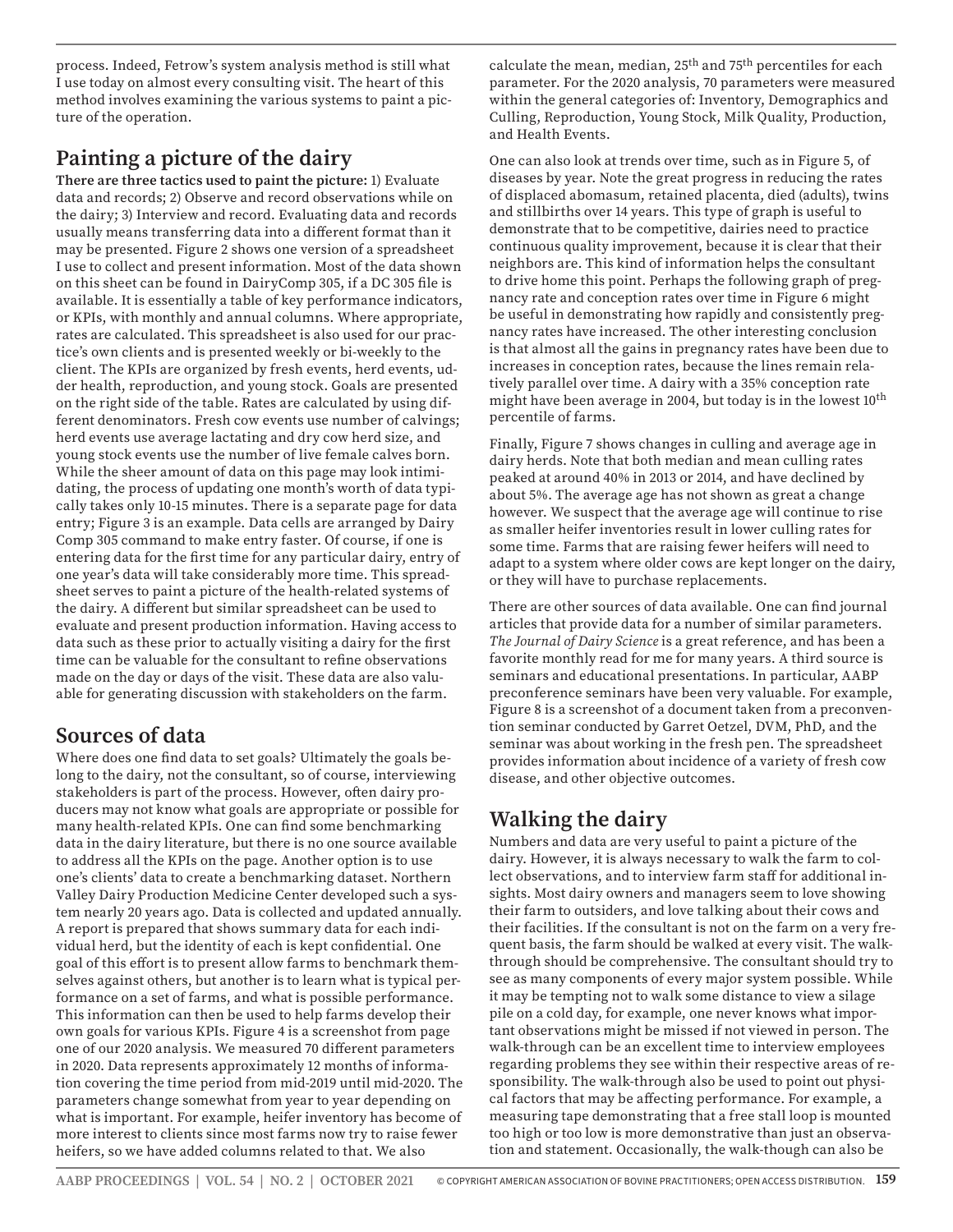used to teach. Perhaps demonstrating how to give high volume fluids intravenously to newborn calves, or how to properly dry a teat end, or calmly move a cow, for example is best done while working with key employees on the walk-through. Sometimes one may need to conduct additional interviews of key employees after the walk-though is completed. Based on examining the data and visiting the farm, the consultant may find it necessary to return to the dairy to more thoroughly investigate particular areas. One might choose to perform a milking time analysis on a different day, for example.

# **Identifying bottlenecks**

The next step in the consultative process is to identify bottlenecks. Almost always, the consultant can accomplish most of this by examining available data prior to the farm visit and asking questions and making observations during the walkthrough. Alternatively, one may need to spend an hour or two at the end of the visit to make more detailed analysis. Bottlenecks are simply things that reduce the flow of outputs, just like a clamp on a hose. One needs to find the biggest bottlenecks first, because the small ones are not yet significant. After correcting the big ones, the small ones will become more significant. However, a list of significant bottlenecks should be formulated by the end of the visit if possible. A subset of any bottleneck is the process or processes used that affect the bottleneck or are affected by the bottleneck. Thus, a basic understanding of process management is needed by the consultant. Simply put, a process is a list of tasks, that when performed in sequence, produce a result. Processes are a way to organize work, and almost all processes are part of a larger system. All work is done within a process. The key to effective work is to trust the process. For example, a consultant investigating a pre-weaned calf problem would be well advised to look at all the management processes that are involved with raising calves, such as mixing milk, feeding milk, cleaning bottles, weaning calves, feeding grain and water, etc. There is a wealth of processes involved. Looking for a bacterial cause of disease may be inappropriate when milk is being fed that is too hot or too cold, or is fed at irregular intervals, for example. The other important concept regarding processes is that one can predict the source of a problem based on the consistency of the results. Reneau<sup>4</sup> showed that herds with consistent, but high somatic cell counts, typically performed processes consistently, while herds with highly variable average somatic cell counts typically performed processes inconsistently. Simply put, the problem in the first case is the wrong process, while in the second case it is poor compliance to the process. This type of analysis could be useful in our example of a calf problem. If disease or death rates are consistently high, it may indicate a problem or problems with a process. On the other hand, if results are inconsistent, the problem might more likely be inconsistent performance of the processes, perhaps by weekend-only employees, for example. Another important point regarding processes: If the farm does not have well-defined processes, workers will make their own processes, and different workers may use different processes to try to accomplish the same results. This, of course, is not desired. Investigation of processes of any system make take more time and require another visit to the dairy.

Prior to the next step, formulating recommendations, the consultant should strive to understand the systems on the dairy which have identified bottlenecks, and for which solutions will be recommended. A system is simply a group of processes that produce a result. Some systems are simple and relatively

static. Others are complex. Still others are complex and dynamic. The overall dairy production system on a typical farm is actually complex and dynamic. Consider that dairy producers have to content with biological processes, market forces, weather dynamics, human resource issues, marketing, financial constraints, mechanical problems, and many others. Dynamic systems are particularly hard to manage and model. Dynamic systems do not just have finite inputs, but inputs that may change with time, or change due to factors outside of the system. The field of study called "system dynamics" attempts to model dynamic systems so one can predict the outcome of any change in inputs. Dynamic systems often have positive and negative feedback loops. A commonly used example is shown in Figure  $9<sup>2</sup>$ . The number of chickens is affected by the number of eggs, in a positive loop, while the number of chickens is affected by the number of road crossings in a negative way. More eggs mean more chickens, but more road crossings mean fewer chickens. Dynamic systems can have many positive and negative feedback loops. The successful consultant needs to at least have a basic understanding of the dynamics of a system to make intelligent recommendations. For example, several studies have been published showing that culture-based treatment of clinical mastitis can produce significant economic benefits to most dairy farms. Yet, it is likely that culture-based treatment is practiced on a minority of dairy farms in the United States today. Why? Consider a consultant's recommendation to institute this practice on a dairy. Implementation requires that someone will take a milk sample, someone will move that sample to storage, someone will take it to a lab, or set up culture on the farm, someone will move the cow to another pen, or not, someone might mark the cow or put a code into the computer, someone might use a quarter milker, someone will review the results and decide how to, or not to treat the cow, etc. Generally, few employees like seeing cows with mastitis, and nearly all probably agree that mastitis is a bad. Milking technicians see that management acts by treating cows, and often moving such cows to a hospital pen. What happens when less than 50% of cows are treated following diagnosis in a culture-based system? What is the incentive for milking technicians to identify cows with mastitis if most cows are not treated anyway? If not carefully designed, implementing a culture-based treatment system can create negative feedback loops such as this where technicians may decide to simply stop finding cows with clinical mastitis, which ultimately results in less optimal udder health and reduced economic performance. Perhaps culture-based treatment of clinical mastitis is not standard practice on many farms because managers understand the dynamics of their systems significantly better than the consultants who make the recommendations. Indeed, when a client seems to balk at implementing a consultant's recommendation, it may not be due to just inertia, but due to a better understanding of the systems on dairy. Thus, it behooves the consultant to learn the details of those systems before making recommendations when possible.

# **Prioritizing recommendations**

The final step in formulating recommendations is prioritization. One can use different criteria to prioritize, but an important consideration is the problem identified by the client. Even if the consultant believes the identified problem is not the most significant one on the dairy, solutions still need to be identified and presented to the client. Solutions to other problems might next be prioritize by a benefit-to-cost ratio, or by a benefit-bytime ratio, or by the relationship between the benefits and the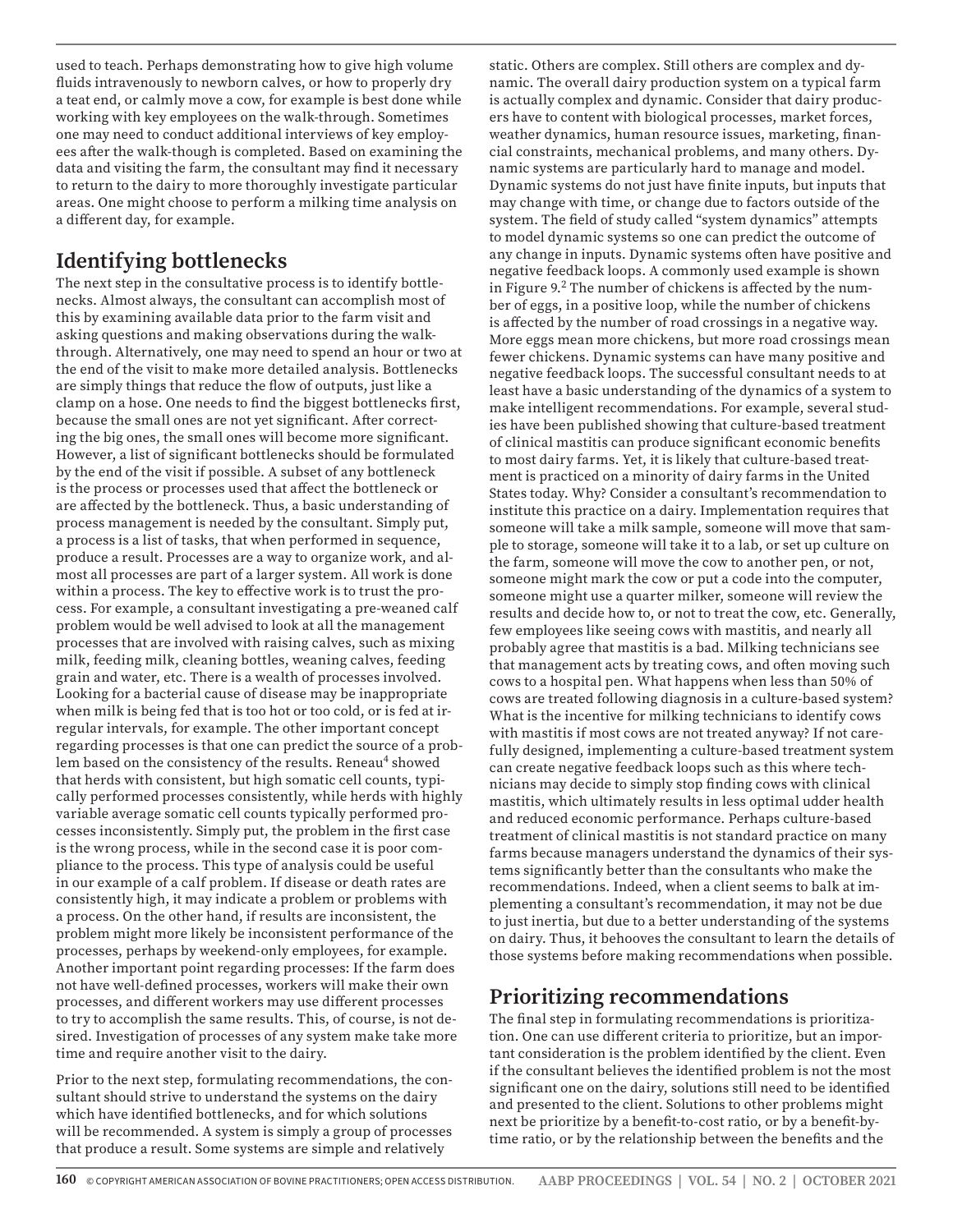specific goals of the farm. Sometimes there are easy solutions to relatively minor problems that might move up the list of priorities because the solutions are so easy. Prioritization is best developed during discussion with the client. Generally, producers provide plenty of verbal and not verbal clues to ascertain which recommendations will be accepted and implemented.

#### **The report**

Almost always it is appropriate for the consultant to prepare some sort of report. Reports usually provide greater value if they are concise, practical, useful and easy to understand.<sup>6</sup> While it may be tempting to use the report to demonstrate one's significant knowledge, this seldom leads to better acceptance, implementation and compliance by the client. Where possible, I try to produce reports before leaving the premises. To this end, some of my reports are designed to be data collection devices as well as reports. Data can be entered while painting the picture and walking through the dairy, which creates most of the content of the report. For example, Figure 10 is a screenshot of part of a page of a milking time analysis report. The report lists standards for most of the parameters that will be evaluated and a box to enter results from the evaluation. One can quickly identify the areas that need improvement after the data is entered.

# **Monitoring**

The final step in the consulting process is to monitor results. The same tools can be used to monitor as were used to paint the picture and identify bottlenecks. Some monitoring can be done remotely, but if there is to be an ongoing relationship between the consultant and the dairy, further visits will be needed. If improvement in performance is noted, providing an estimated return, in dollars, of those improvements, is wise to help strengthen the relationship between the consultant and the dairy.

#### **Other requirements**

There are some other needs for the external consultant. These are particularly important for those just starting to develop a consulting practice. First, the consultant must understand how businesses operate in general. Fortunately, there is a wealth of information on this topic. *The Harvard Business Review* (HBR) is an example of a periodical devoted to business. Published six times a year, it almost always has one or more articles within that are pertinent to running a small business. It is relatively inexpensive, especially if one purchases the online-only subscription. HBR also has an online library of past articles and collections organized by topic.

Second, the consultant needs a method to get paid. Consultants can be paid in various ways including by project, by time, per hundredweight of milk sold, by sharing the revenue of improved results, or others. One way to determine what to charge is to determine the total amount of time that will be needed to complete the project and then bill by the hour or by the day. Typically, outside consulting rates will be somewhat higher than what is charged in day-to-day practice.

Third, veterinarians new to consulting may also need to develop their expertise prior to beginning. Continuing education may be required. Time is also required. Time can be hard to find in a busy practice, but developing new skills and services requires time. This means that the practice schedule needs to

be structured in such a way that the prospective consultant has time available to learn. New consultants may need specialized tools to address perceived threats unique to new or inexperienced consultants such as imposter syndrome. Imposter syndrome can be loosely defined as doubting one's own competence, knowledge or ability to fit in. In the HBR article, "How consultants project expertise and learn at the same time", the authors categorize these threats as threats to competence, acceptance and productivity.<sup>7</sup> Competence threats can be attacked by crafting relevance. The simple principle here is never to arrive empty-handed. For example, if the consultant has access to any kind of farm data prior to the visit, it would be wise to prepare some observations and even early-stage recommendations so that one can demonstrate competence right at the beginning of the visit. An acceptance threat is when the consultant does not feel they are being accepted as a fellow professional, or part of the team. Acceptance threats are attacked by crafting resonance. This means using insider information and knowledge to gain acceptance. Tactics can be as simple as effectively listening to how the client speaks, for example, and then using the same or similar expressions when communicating. This may sound crass or unprofessional, but consulting is to some degree a performance and there is nothing wrong with using tactics to increase one's effectiveness. Productivity threats occur when the consultant feels that they are not producing enough value in the short term for their client. To attack this threat, new consultants can craft substance. This means creating objects that convey knowledge. For example, one might show a newborn calf feeding protocol that was developed for another farm, anonymously of course, if the problem being addressed is newborn calf management, or a vaccination protocol, or a calving record, or any other visual aid that the consultant has developed in the past. Just like for crafting competence, the key is to not show up empty handed. Because of our digital world, it is now easy to arrive on the dairy with a wealth of information within one's hands.

Veterinarians who want to become consultants but cannot find the time to do so may need to change the structure of their practice. Much like burning a prairie to allow new seeds to germinate and grow, practice systems may need to be changed to allow one to develop expertise, develop needed tools, and to practice. Consulting only after regular business hours is not likely to be successful. Changes might include different billing systems or different compensation systems, for example.

The final item needed for a new consultant is to practice what I call "the consulting mindset". The consulting mindset is a mindset where one is relentlessly and continuously looking for opportunities to help, and one is always ready and available to pounce on opportunities when they arise. In dairy practice, this might mean talking about nutrition or prefresh cow management after delivering a calf following dystocia at 2 or 3 am, for example. It might mean walking out into the free stall barn and measuring stalls after examining an injured cow. There are similar opportunities almost every day in dairy practice. Practicing the consulting mindset during regular dairy practice activities helps one learn both how to diagnose and solve problems and also how to interact with a client during a consulting relationship.